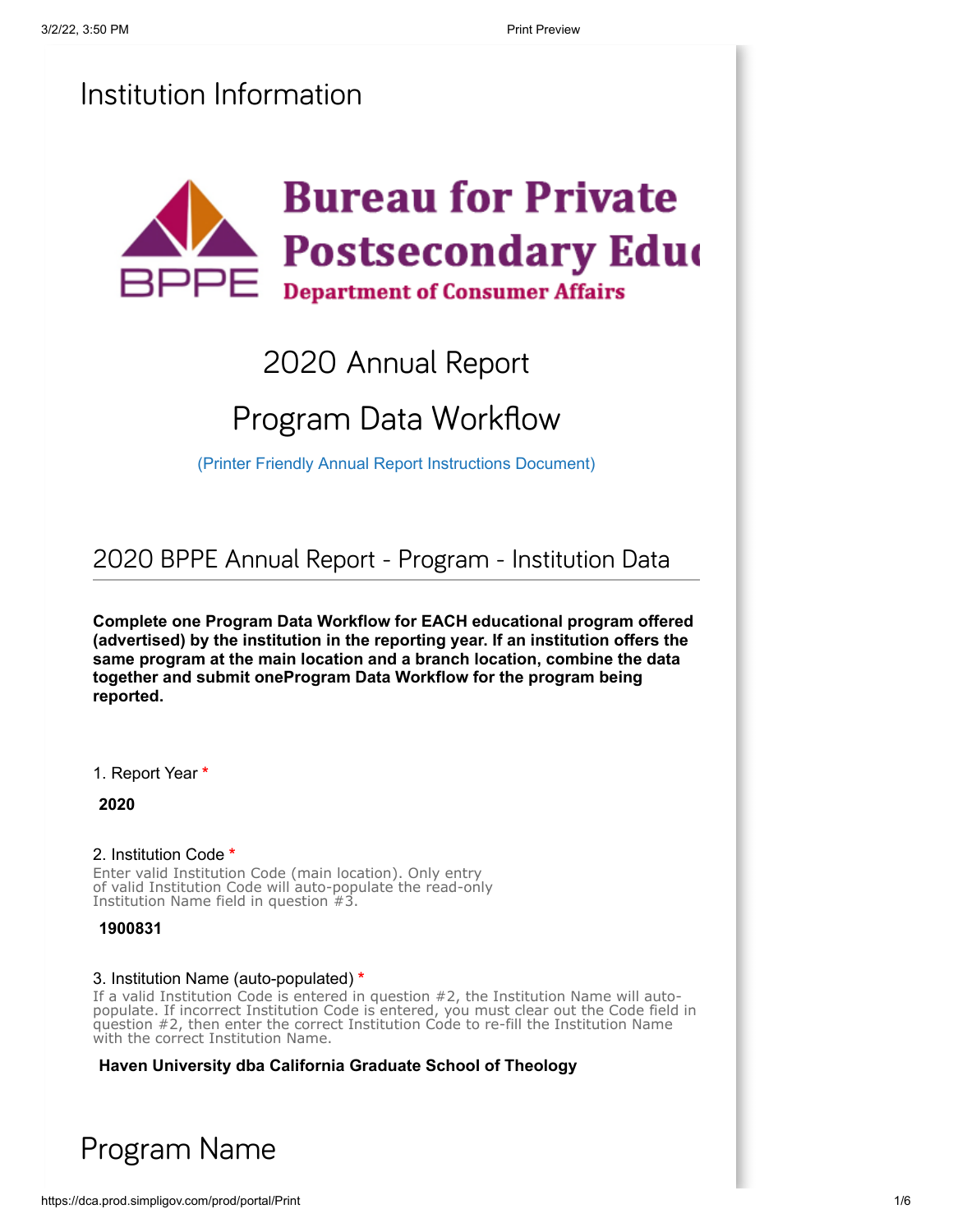## 2020 BPPE Annual Report - Program - Program Name

Display Instructions for #4 - #7 (Toggle) **Not Checked**

#### 4. Name of Program **\***

#### **English as a Second Langauge**

5. Program Level? Indicate the academic level of the program you are entering, (e.g., Doctorate, Masters, Bachelor, Associate, Diploma/Certificate, Other). If you indicate 'Other', please enter the Program Level in #5a. **\***

#### **Diploma/Certificate**

6. Select the Classification of Instructional Programs (CIP) Code that applies to this educational program. Select from the dropdown list the code that most accurately corresponds to the educational program. (Optional)

7. Select all Standard Occupational Classification (SOC) Codes that apply to this program. Select all applicable codes from the dropdown list. (Optional)

## Financial and Graduation

## 2020 BPPE Annual Report - Program - Financial Data and Graduation Rates

Display Instructions for #8 - #18 (Toggle) **Not Checked**

| 8. Number of Degrees, Diplomas or                                                                                                |                                                                                                                             |
|----------------------------------------------------------------------------------------------------------------------------------|-----------------------------------------------------------------------------------------------------------------------------|
| Certificates Awarded *<br>If none, indicate "0".                                                                                 | 9. Total Charges for this Program *                                                                                         |
| 0                                                                                                                                | \$12,845.00                                                                                                                 |
| 10. The percentage of enrolled<br>students in the reporting year<br>receiving federal student loans to<br>pay for this program * | 11. The percentage of graduates in<br>the reporting year who took out<br>federal student loans to pay for this<br>program * |
| 0                                                                                                                                | 0                                                                                                                           |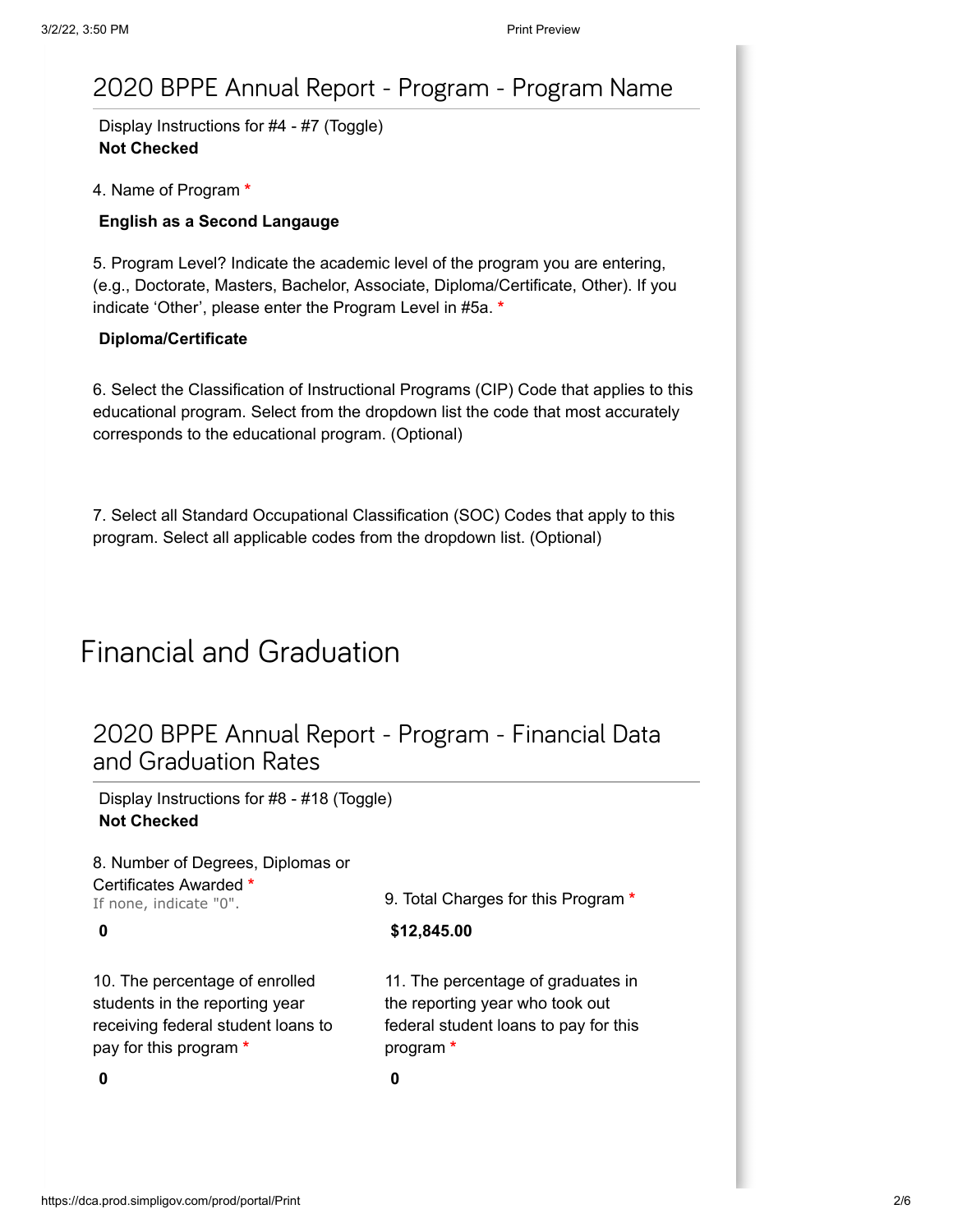12. Number of Students Who Began the Program **\*** If none, indicate "0".

#### **5 0**

14. Number of On-time Graduates **\*** If none, indicate "0".

**0**

15. Completion Rate This is a calculated field based on #14 and #13.

13. Number of Students Available

for Graduation **\*** If none, indicate "0".

17. 150% Completion Rate This is a calculated field based on #16 and #13.

16. 150% Graduates?

**0**

18. Is the above data taken from the Integrated Postsecondary Education Data System (IPEDS) of the United States Department of Education? **\***

**No**

# Placement Data

## 2020 BPPE Annual Report - Program - Placement Data

Display Instructions for #19 - #23 (Toggle) **Not Checked**

19. Graduates Available for Employment **\*** If none, indicate "0".

21. Placement Rate This is a calculated field based on #17 and #18.

20. Graduates Employed in the Field **\***

If none, indicate "0". **0 0**

22. Graduates employed in the field...

22a. 20 to 29 hours per week **\*** If none, indicate "0".

22b. at least 30 hours per week **\*** If none, indicate "0".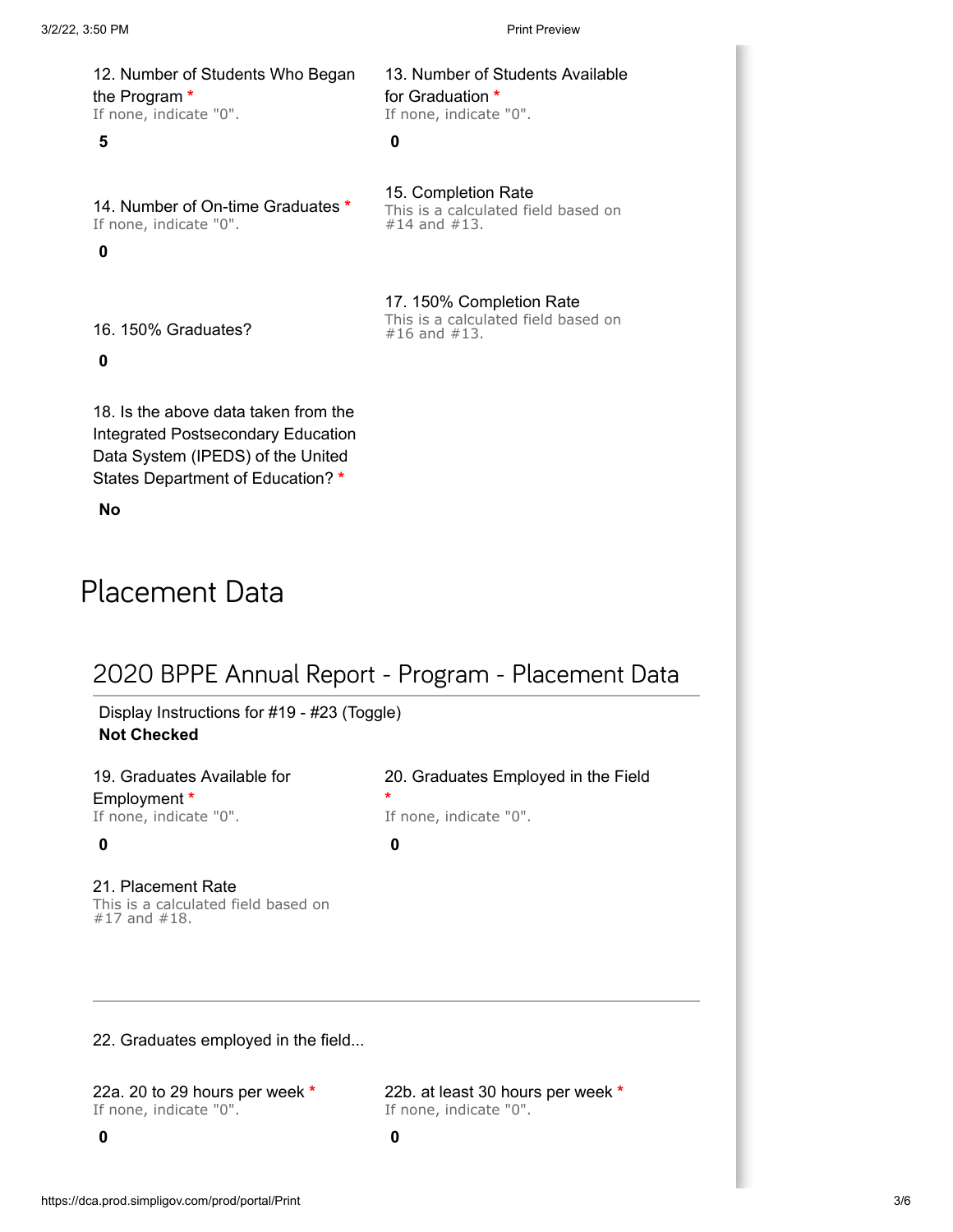23. Indicate the number of graduates employed...

23a. In a single position in the field of study **\*** If none, indicate "0".

### **0**

23b. In concurrent aggregated positions in the field of study (2 or more positions at the same time) **\*** If none, indicate "0".

#### **0**

23c. Freelance/self-employed **\*** If none, indicate "0".

### **0**

23d. By the institution or an employer owned by the institution, or an employer who shares ownership with the institution **\*** If none, indicate "0".

#### **0**

# Allied Health

## 2020 BPPE Annual Report - Program - Allied Health Professionals

Display Instructions for #24-25 (Toggle) **Not Checked**

24. Does this "Program" lead to a certificate or degree related to one or more of the following allied health professionals that requires clinical training? **\***

**No**

# Exam Passage Rate

### 2020 BPPE Annual Report - Program - Exam Passage Rate

Display Instructions for #26 (Toggle) **Not Checked**

26. Does this educational program lead to an occupation that requires State licensing? **\***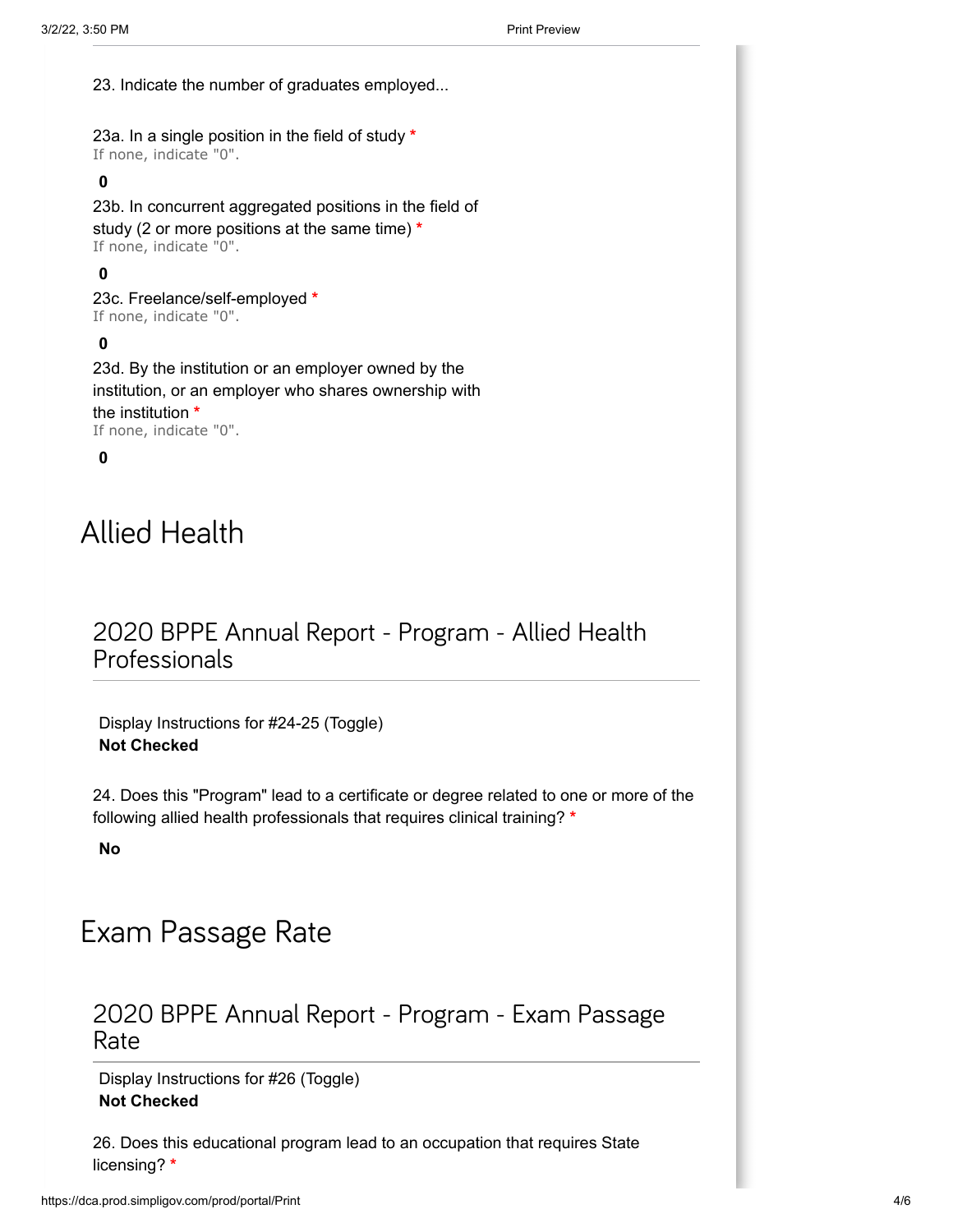**You have indicated "No" for question #22, please proceed to 'Salary Data'.**

# Salary Data

## 2020 BPPE Annual Report - Program - Salary Data

Display Instructions for #43-45 (Toggle) **Not Checked**

43. Graduates Available for Employment This field is auto-populated based on your entry in #17.

**0**

44. Graduates Employed in the Field

This field is auto-populated based on your entry in #18.

**0**

45. Graduates Employed in the Field Reported receiving the following Salary or Wage:

For graduates employed in the field, indicate their salaries/earnings below. **If there are none in any specific range, indicate "0."**

| $$0 - $5,000 *$       | $$5,001 - $10,000 *$  |
|-----------------------|-----------------------|
| 0                     | 0                     |
| $$10,001 - $15,000 *$ | $$15,001 - $20,000 *$ |
| 0                     | 0                     |
| $$20,001 - $25,000 *$ | $$25,001 - $30,000 *$ |
| 0                     | 0                     |
| \$30,001 - \$35,000 * | $$35,001 - $40,000 *$ |
| 0                     | 0                     |
| $$40,001 - $45,000 *$ | $$45,001 - $50,000 *$ |
| 0                     | 0                     |
| $$50,001 - $55,000 *$ | $$55,001 - $60,000 *$ |
| 0                     | 0                     |
| \$60,001 - \$65,000 * | $$65,001 - $70,000 *$ |
| 0                     | 0                     |
| $$70,001 - $75,000 *$ | $$75,001 - $80,000 *$ |
| 0                     | 0                     |